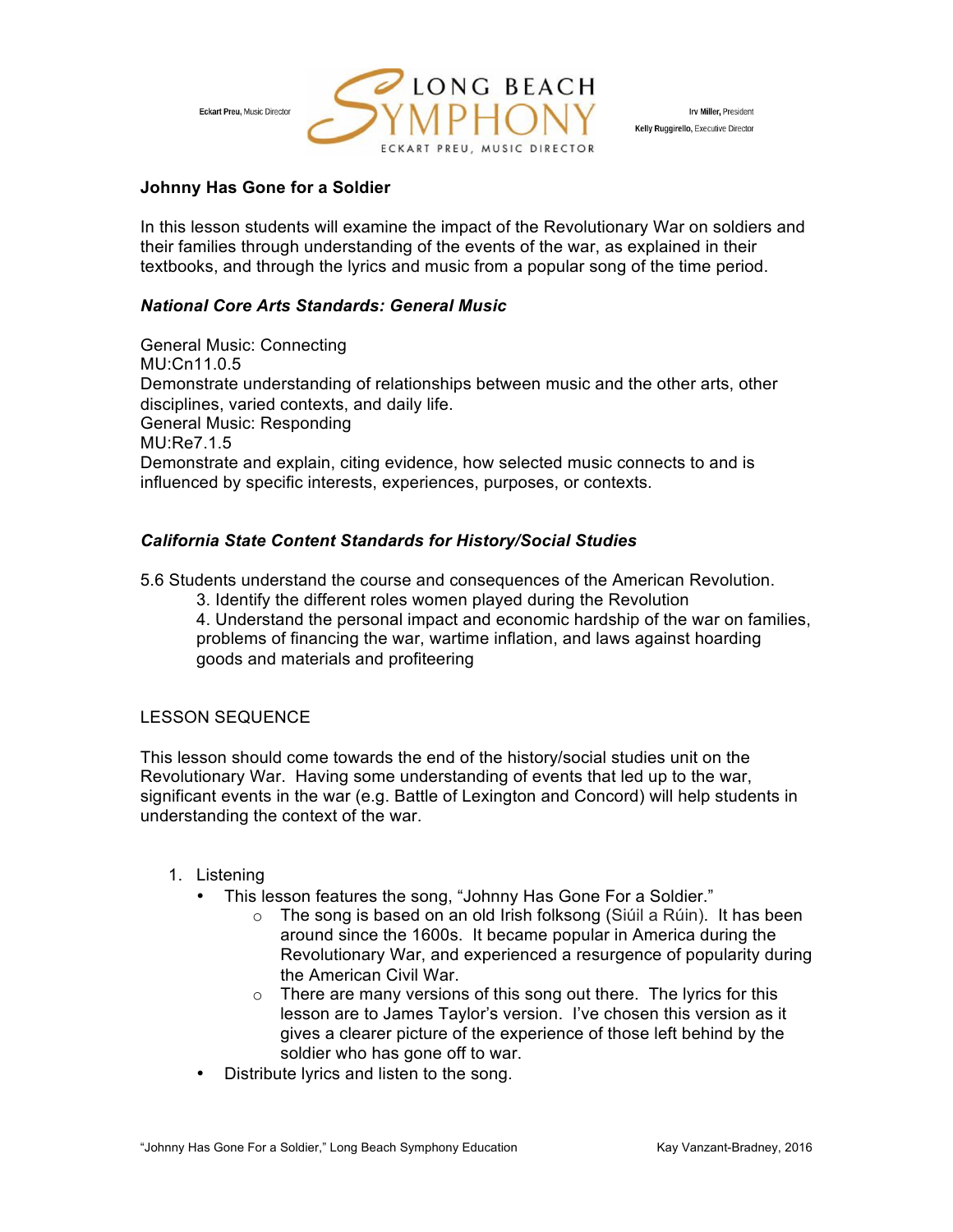

Irv Miller, President Kelly Ruggirello, Executive Director

- o https://vimeo.com/26480347 (Official video, shows James Taylor and violinist, Mark O'Conner performing the song)
- o https://www.youtube.com/watch?v=eKZdcdFVQtE (This version shows illustrations of Revolutionary War battles shown to James Taylor's music)

#### Johnny Has Gone For a Soldier

There she sits on Buttermilk Hill Oh, who could blame her cryin' her fill Every tear would turn a mill Jonny has gone for a soldier

Me-oh-my she loved him so It broke her heart just to see him go Only time will heal her woe Johnny has gone for a soldier

She sold her rock and she sold her reel She sold her only spinning wheel To buy her love a sword of steel Johnny has gone for a soldier

She'll dye her dress, she'll dye it red And in the streets go begging for bread The one she loves from her has fled Johnny has gone for a soldier

Johnny has gone for a soldier...

(Lyrics @ http://lyrics.wikia.com/wiki/James\_Taylor:Johnny\_Has\_Gone\_For\_A\_Soldier)

- 2. Analyze Lyrics
	- o Break class up into 8 small groups.
		- Assign each group a stanza (two groups for each stanza)
		- The group will discuss the stanza and determine what is happening, and how the war has caused it.
			- o Students might need help with some of the references in the lyrics.
				- § Stanza One
					- "Every tear would turn a mill" This refers to waterwheels that were used to turn grindstones in grain mills, and operate saws in sawmills. It is figuratively saying that she is so sad, and her tears are so huge, that they could turn the waterwheel at the mill. You might need to show them a picture of a waterwheel.
				- § Stanza Three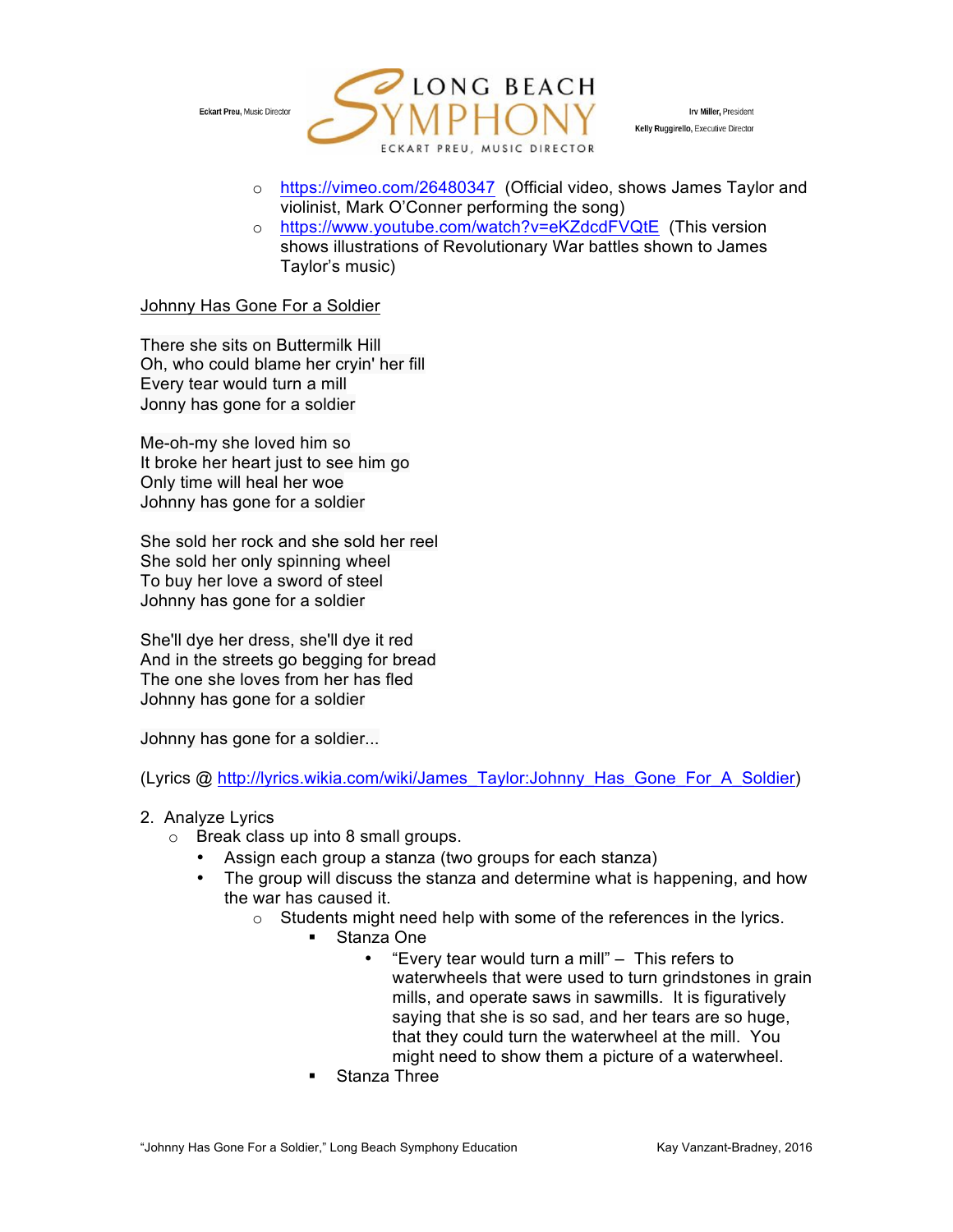

Irv Miller, President Kelly Ruggirello, Executive Director

- "She sold her rock and she sold her reel" -- The rock and the reel are parts of the spinning wheel. The rock is the part on which the raw material (such as wool or flax) is held. The reel is the bobbin or spool onto which the new thread or yarn is wound. Basically it's saying that she sold her most important tools, maybe even the tools she needs for her job, to buy Johnny a sword.
- § Stanza Four
	- "She'll dye her dress, she'll dye it red" -- Red was the color of courage in colonial times. This is signifying that she will have to be brave and do whatever it takes to support Johnny in his quest at being a soldier, even if it means she'll have to beg for food.
- Groups will create a half-multiflow map to show the cause-and-effect relationship of the action in the lyrics and the war.
- Here is an example for the first stanza:



- After the groups have finished their maps, have them meet with the other group that analyzed the same stanza. Ask groups to come to consensus on the effects of the war portrayed in the poem.
- Groups share with the class.
	- o As groups share out, have each student make their own multiflow map that shows all of the effects mentioned in the poem.
- 3. Analyze music
	- $\circ$  Review the elements of music pitch, tempo, dynamics
	- $\circ$  Listen to an instrumental version of the song
		- If you have Amazon Prime, you can stream these versions free of charge
			- o https://www.amazon.com/gp/product/B00491LO6A?ie=UTF8&\*Versio n\*=1&\*entries\*=0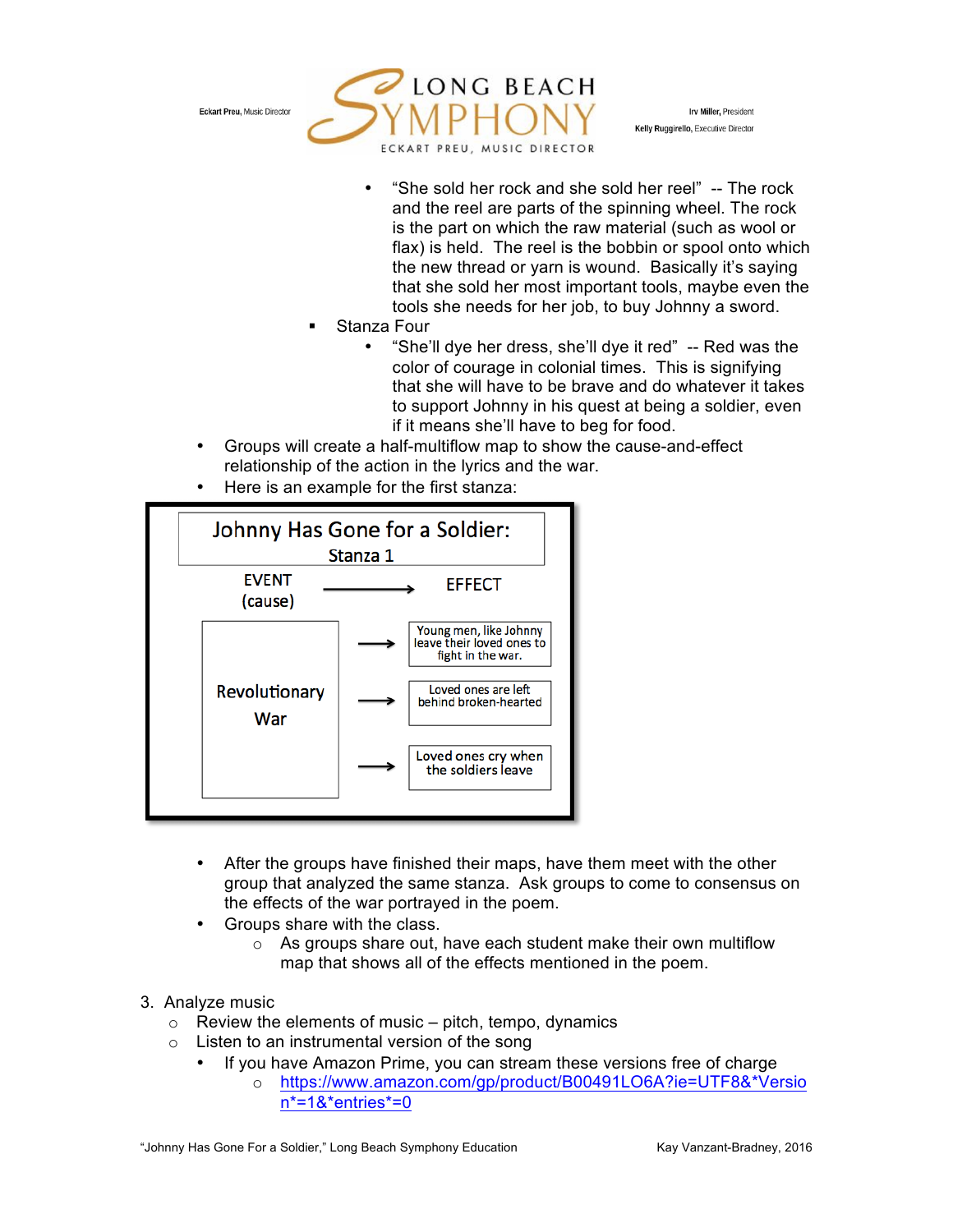

Irv Miller, President Kelly Ruggirello, Executive Director

- o https://www.amazon.com/Johnny-Has-Gone-Soldier/dp/B00TJL97X2/ref=sr\_1\_102?s=dmusic&ie=UTF8&qid=1452 611500&sr=1- 102&keywords=johnny+has+gone+for+a+soldier&refinements=p\_n\_fe ature\_browse-bin%3A625151011
- Here are some links to instrumental versions on YouTube
	- o Piano https://www.youtube.com/watch?v=3JqgabOudCs
	- o Guitar https://www.youtube.com/watch?v=kNCJRmN4-MU
- As students listen to the song have them take notes on what they notice about the pitch, tempo, and dynamics.
- $\circ$  After listening come to agreement about what was they noticed about pitch, tempo, and dynamics. Discuss what mood these elements create together. Students should come up with something like "sad."
- $\circ$  Discuss how the elements of the music and the lyrics work together to create a "picture" of how average people were affected by the Revolutionary War.

### 4. Extension options

- Point of View
	- o Have students listen to versions of the song sung by women. There are many out there. Here are two:
		- § (sung by Illinois All-State Choir, 2003)
			- https://www.youtube.com/watch?v=a9qxmYUh\_jo
			- § (sung by Ronnie Gilbert folksinger)
				- https://www.youtube.com/watch?v=m0apcxnl3Ak
	- o In small groups, pairs, or individually have students discuss their difference in the message of the song.
		- Compare and contrast the experience of hearing the song sung in a male voice versus a female voice.
			- Is there any change in having the song in first person that changes the message to any degree?
			- Is there any change in the musical elements hearing it sung in female voices that changes the message?
	- o Students may share their discussions by creating a Thinking Map of their choice, verbally sharing, or writing a paragraph describing the differences of experiences of male and female voices.
- Write a New War Song
	- o Review an event related to the Revolutionary War such as the Boston Massacre, or the Stamp Act
	- o In small groups, pairs, or individually have students create a partial multiflow map showing the effects on average people of the event.
	- o Provide a piece of instrumental music that captures the same mood that colonists would have felt based on their experience with the war event.
		- There are many free karaoke tracks out there that are great for this type of application.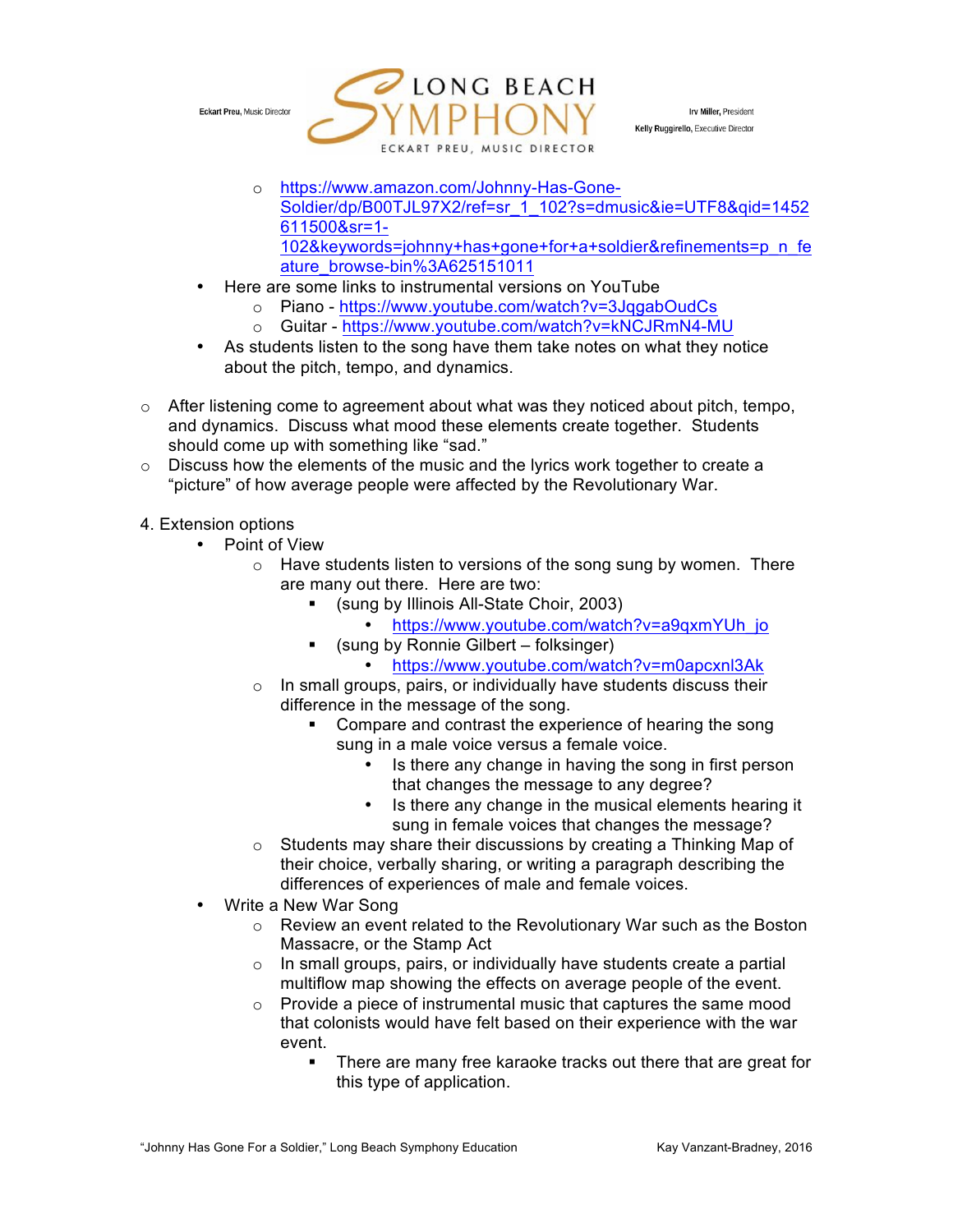

Irv Miller, President Kelly Ruggirello, Executive Director

- § You can offer just one to all students, or have a few to choose from.
- **EXTERN** Alternatively you can have students bring in the music (it MUST match the same mood).
- If you have access to technology such as GarageBand students could even create their own melody.
- o Write a poem/lyrics that expresses the effects of the event.
	- Students may use the same pattern in their lyrics as those in "Johnny Has Gone For a Soldier" or choose their own pattern.
- o Hold a "Revolutionary War Concert" in the classroom in which all the groups share their songs.
	- Songs can be sung or spoken to the music
	- § (Option) Students print their lyrics for the class or have one version that can be projected, and teach the whole class to sing the song.